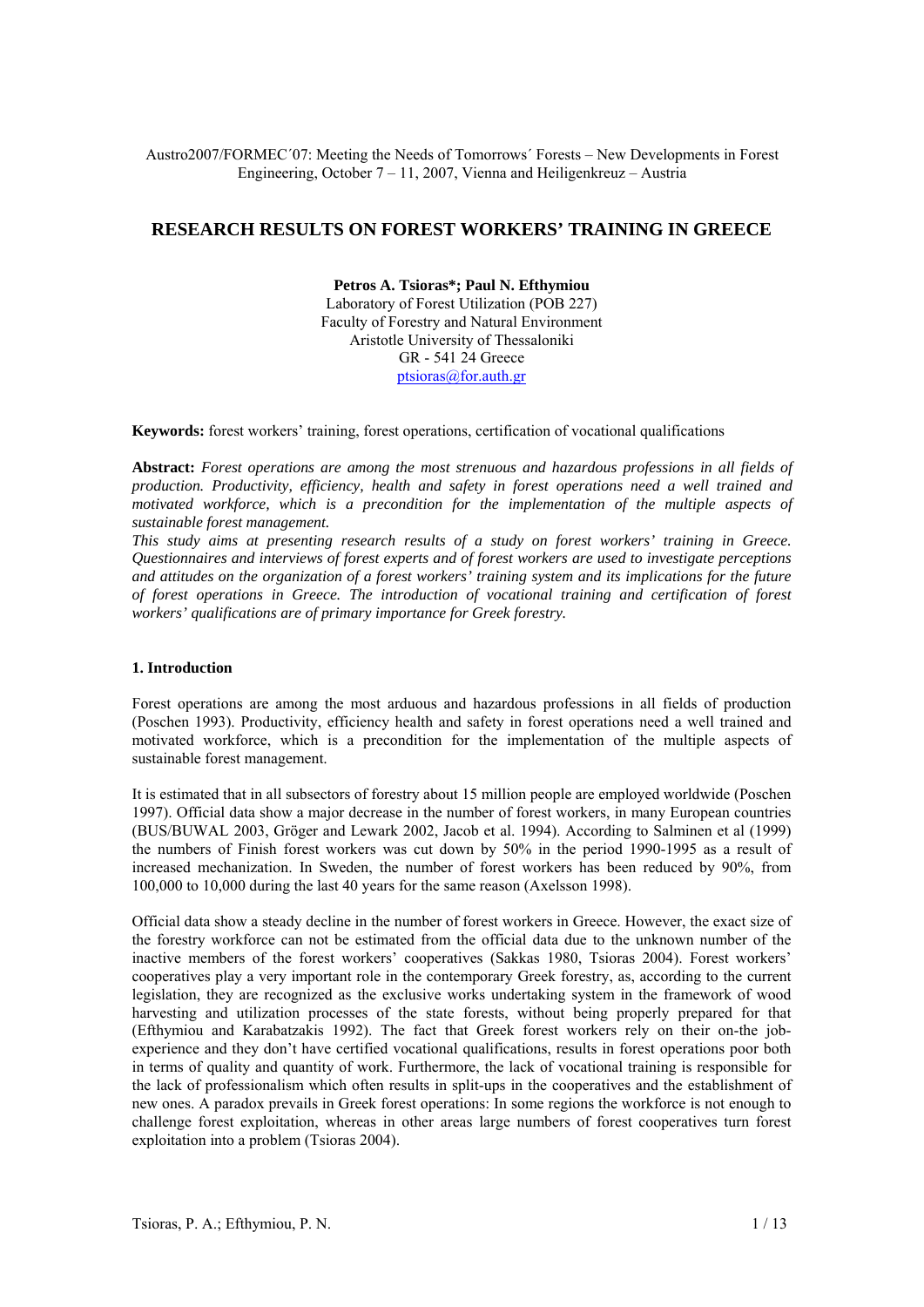This study was conducted to explore the following issues in relation to forestry workforce in Greece:

- To analyze perceptions and attitudes on how a forest workers' training system should be organized.
- To investigate possible implications of a forest workers' training system on Greek forestry.

# **2. Materials and methods**

# **2.1 Selection of participants**

The comparison of perceptions of forest workers and forestry experts was chosen as a means to explore forestry personnel perspectives in Greece. The selection of forestry experts was done following the "experts sampling method". A list of all experts on forest operations was done, consisting of university professors, researchers, and representatives of the private forest owners' union and experienced officers of the State Forest Service.

The selection of forest workers proved to be difficult, because the official data didn't provide up-to-date data on the active members of the forest workers' cooperatives. Therefore, despite the increased costs entailed, it was decided that all 13 prefectures chosen for the study would be visited and that the situation would be examined on site. This selection method was justified by our findings, since some cooperatives with especially strong presence in the past, had only few remaining members. Precondition for selection was the membership in a forest workers cooperative with continuous employment in forest operations during the last five years.

# **2.2 Questionnaire and interviews**

The results originate from a mailed questionnaire to forestry experts nationwide and personal interviews held with forest workers in 13 prefectures. Data collection was based on a structured questionnaire with the majority of questions common for both participants' groups. The questionnaire was accompanied by a cover letter explaining the background and purpose of the study. In its first part, profile information was collected from all respondents. A five-point Likert scale was used to measure the perceived level of importance, where  $1 =$  not at all important and  $5 =$  very important.

The questionnaire was pre-tested to check for biased, misleading, or confusing questions and to verify the quality and comprehensiveness of the retrieved information.

Personal interviews were conducted with the forest workers from the chosen cooperatives. During the interview procedure, most of the forest workers initially had a negative attitude against this study. Had the questionnaires been sent by post a very small return rate would have been expected. Furthermore, low literacy level represented another problem suggesting the use of personal interviews as the best way for data collection. Finally, informal follow-up discussions were provoked in order to assure the validity of the findings.

### **2.3 Statistical analysis**

The responses were analyzed with the software SPSS Version 12. The criteria of normal distribution and homogenous variance of data were not met, as a result of the non-random sampling method used. Therefore, solely non-parametric analyses were used to explore comparisons between respondents' subgroups and the relationships between variables. Because the responses were ratings, rather than a continuous measure, these data are not suitable for analysis of variance (SPSS 1998). The non-parametric alternative to a repeated measures analysis of variance is the Friedman test. The scores for each variable are ranked and the mean ranks for the variables are compared. Pearson's  $\chi^2$  test ( $p \le 0.05$ ) was also used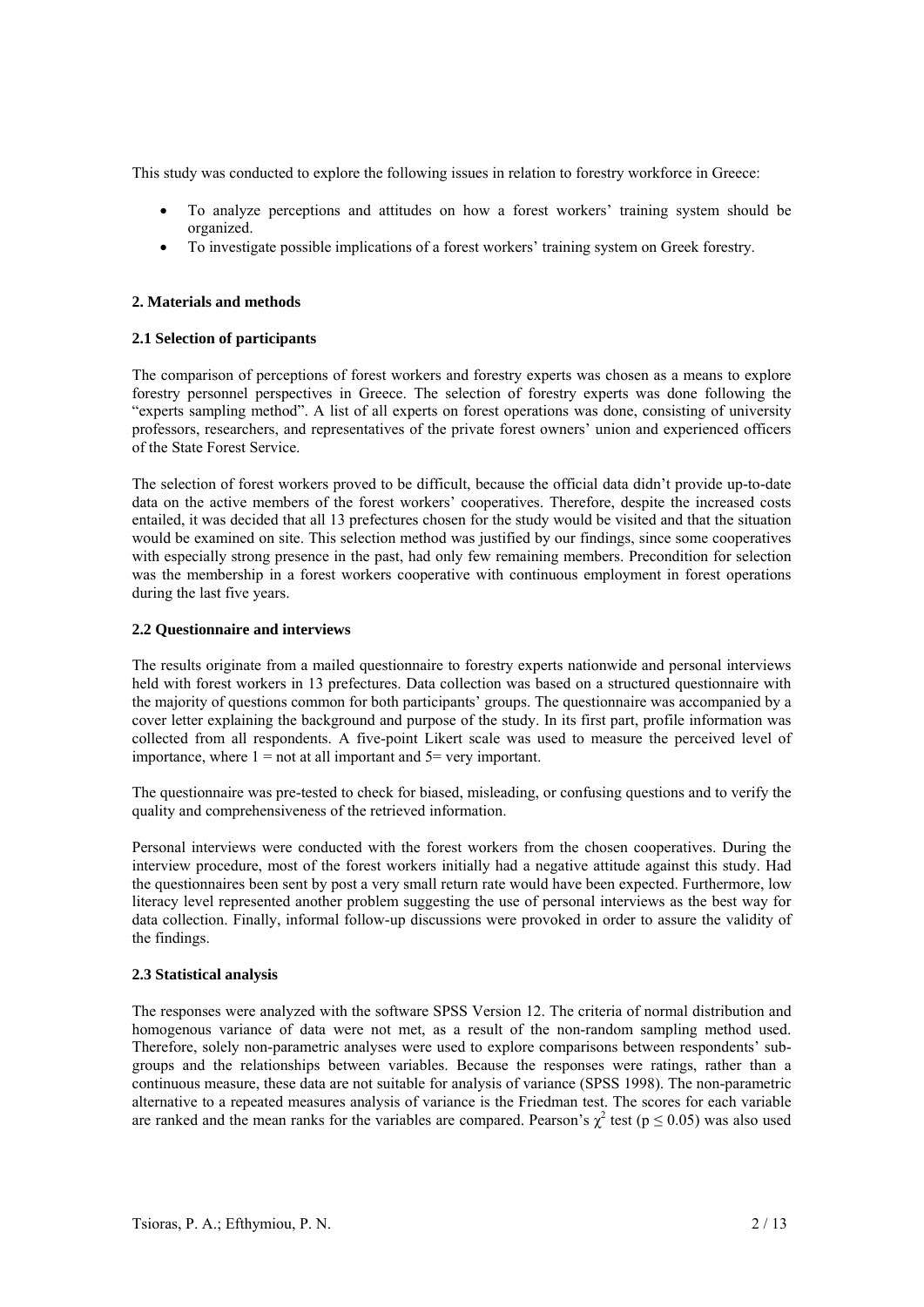to test whether statistically significant differences could be found between the answers of the two groups of participants.

# **3. Results**

### **3.1 Organization of the forest workers' training system**

The dual system is preferred by 59% of the forestry experts και 70% of the forest workers (Figure 1). It is already used in the Greek vocational training system, combining the advantages of theoretical knowledge transfer along with practical experience in the enterprise. However, 20%of the participants to the study suggest that the forest workers' training system should be organized solely in the form of short training courses.

For the majority of both participant groups one year of training is regarded as sufficient (Figure 2). Second choice is "two years" which follows with a big difference. The results can be characterized as unexpected, by taking into account both the duration of similar training systems in other European countries as well as other vocational programs in Greece. However, it should be noted that the job definition of forest worker can range significantly, from the logger of the past decades to the experienced worker whose knowledge and dexterities can transform him into a useful forest management instrument. In the case of a module-based training system, the modules selection and duration can vary according to the needs of the group that will be trained. Especially in the dual system, due to the large variety of lessons, duration of one year is a limiting factor for the transfer of the necessary knowledge and dexterities.



**Figure 1: Form of the training system**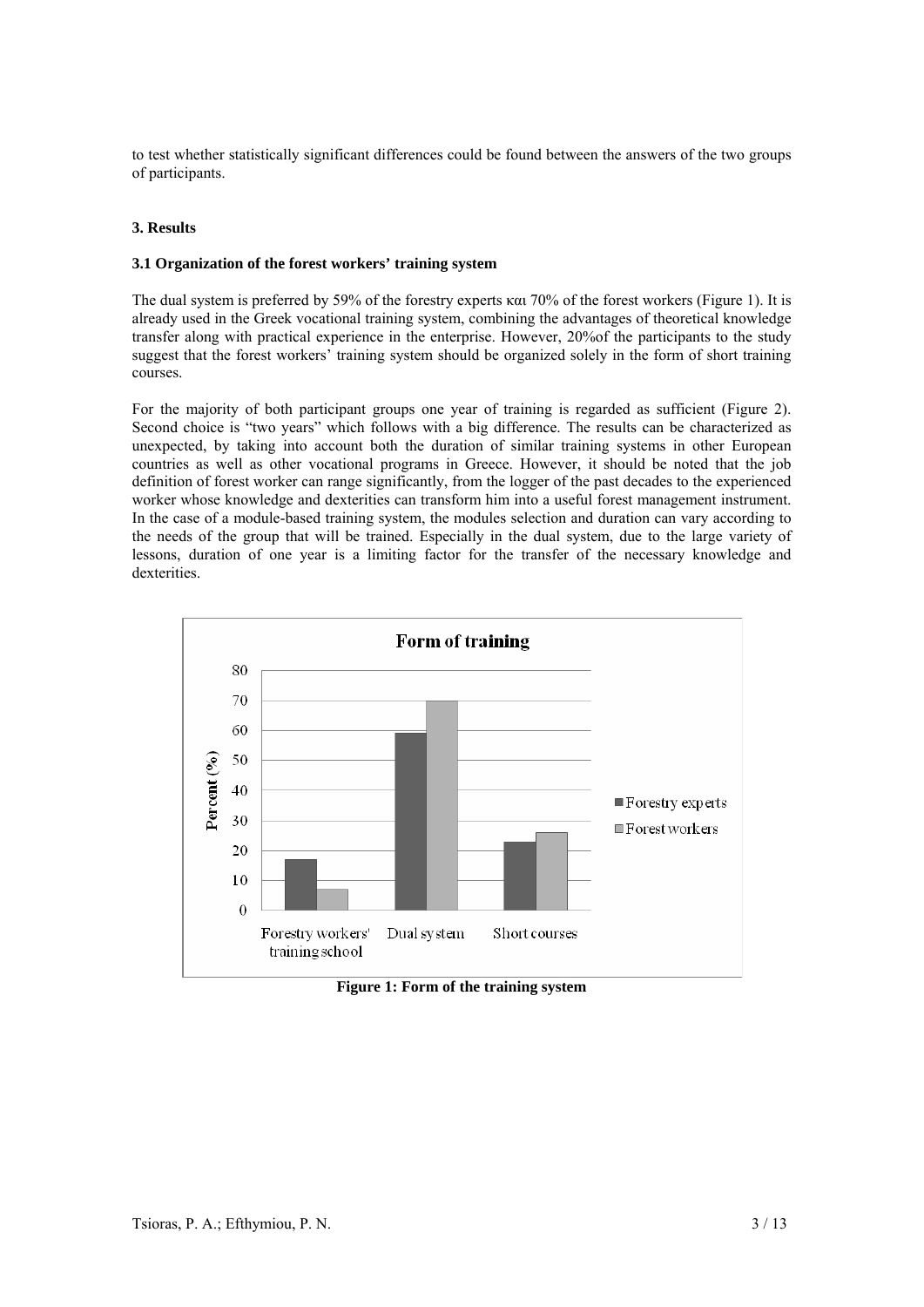

**Figure 2: Duration of training** 

Short courses can be also used in informing the forestry workforce on new developments on working techniques and new machinery as well as of refreshing existing knowledge on safety and health in forest work. Forestry experts (50%) suggest the organization of short training courses every two years with duration of 6-10 days. Forest workers on the other hand propose the annual organization of training courses and of longer duration. Short training courses that took place during the 80's were connected to a small payment for the forest workers who participated. There probably lies the reason for proposing frequent courses of longer duration, as they are regarded as a means for increasing their, reduced during the last years, income.

Forestry experts seem convinced that a combination of different actors, among which ministries, institutions and public authorities can result in the optimum organization of a forest workers' training system (FWTS) for the Greek Forestry (Figure 3). Forest workers would prefer a FWTS solely organized by the State Forest Service, while a combination of different authorities is preferred by only 19.4% of them.

The answers received by the forest workers depict their close relationship to the State Forest Service. Almost all of the questioned forest workers have participated in short courses organized by the Forest Service and they have a year-long cooperation with the Forest Service regarding the forest management works. However, the forestry experts propose "a combination of participating bodies", which would facilitate a better organization of a FWTS.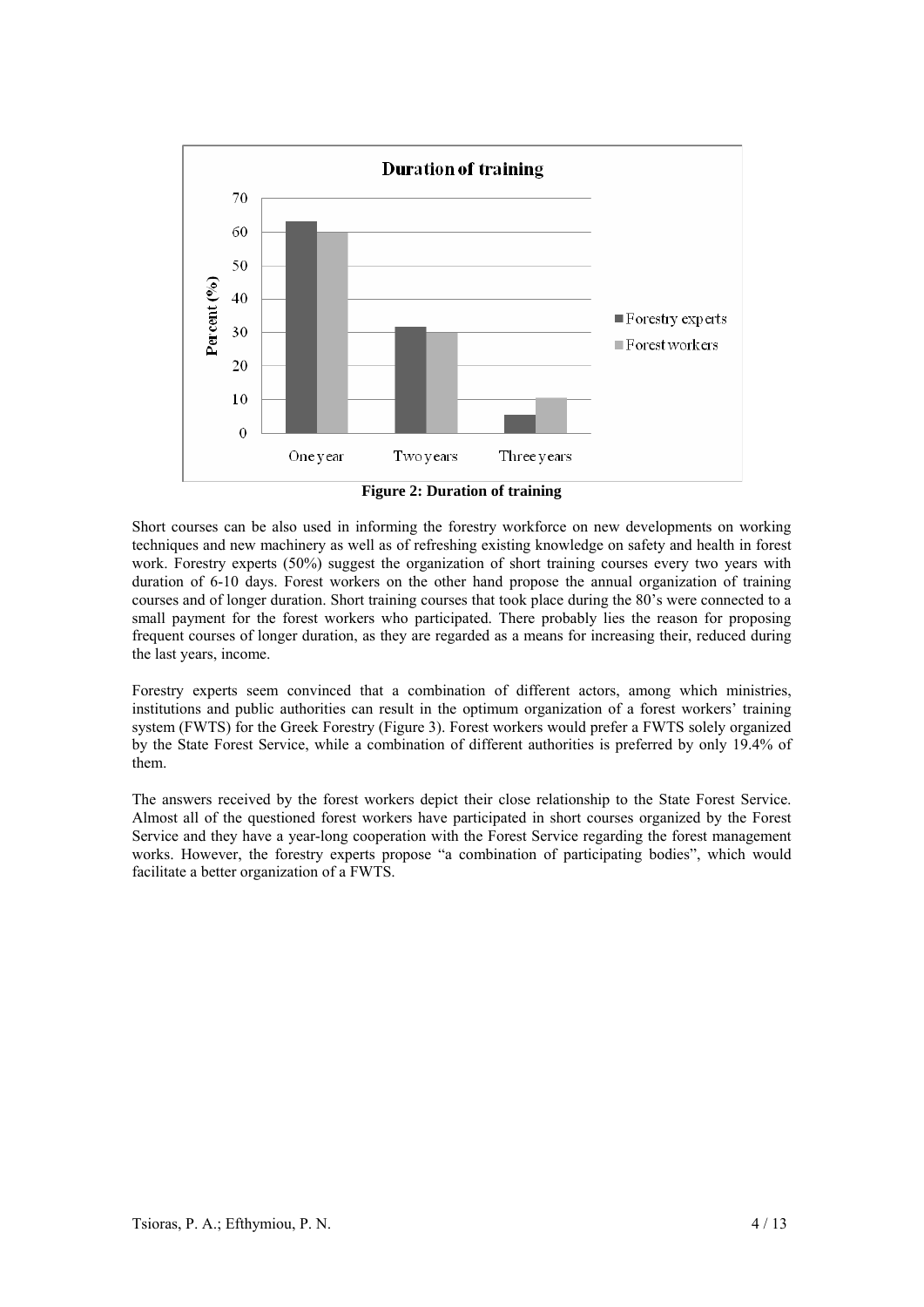

**in a forest workers' training system** 

Forestry expert were also asked to assess the specific fields where the above participating authorities, institutions and organizations would contribute the most (Table 1).

| <b>Field of contribution</b>    | Participating actor                       |
|---------------------------------|-------------------------------------------|
| Provision of training buildings | Local government, Ministry of Education   |
| Provision of trainers           | <b>State Forest Service, Universities</b> |
| Provision of training material  | <b>State Forest Service</b>               |
| Organization of short courses   | <b>State Forest Service, Universities</b> |
| <b>Education</b> control        | <b>State Forest Service, Universities</b> |
| Certification                   | <b>State Forest Service, Universities</b> |

|  | Table 1: Field of contribution of various social actors |  |  |
|--|---------------------------------------------------------|--|--|
|--|---------------------------------------------------------|--|--|

### **3.2 Financing of the FWTS**

The prevailing options for financing a forest workers' training system both respondents' groups are through "State" (67.7% and 76.2% respectively) and "European funds" (76.3% and 59% respectively). The option "personal costs" was chosen by only 7% of the forestry experts and 4% of the forest workers mainly due to the free access to all levels of education in Greece.

### **3.3 Trainees**

The large majority of the forestry experts (60.6%) proposes that the future forest works must have at least completed the lower secondary education (Figure 4). Nevertheless, a requirement of a certain completed educational level will not result in a better training quality for 26.3% of the forestry experts and more than half of the interviewed forest workers. During the follow-up discussions the forest workers justified their opinion with what they think has happed in their case; they became competent forest workers although some of them haven't completed even the primary education.

Forestry experts insist on the prerequisite of a minimum educational level which can facilitate a better training quality. It is also a means for increasing the mobility of trained forest workers, in case they wish to continue their studies in the future in the upper secondary and later in the tertiary education. This will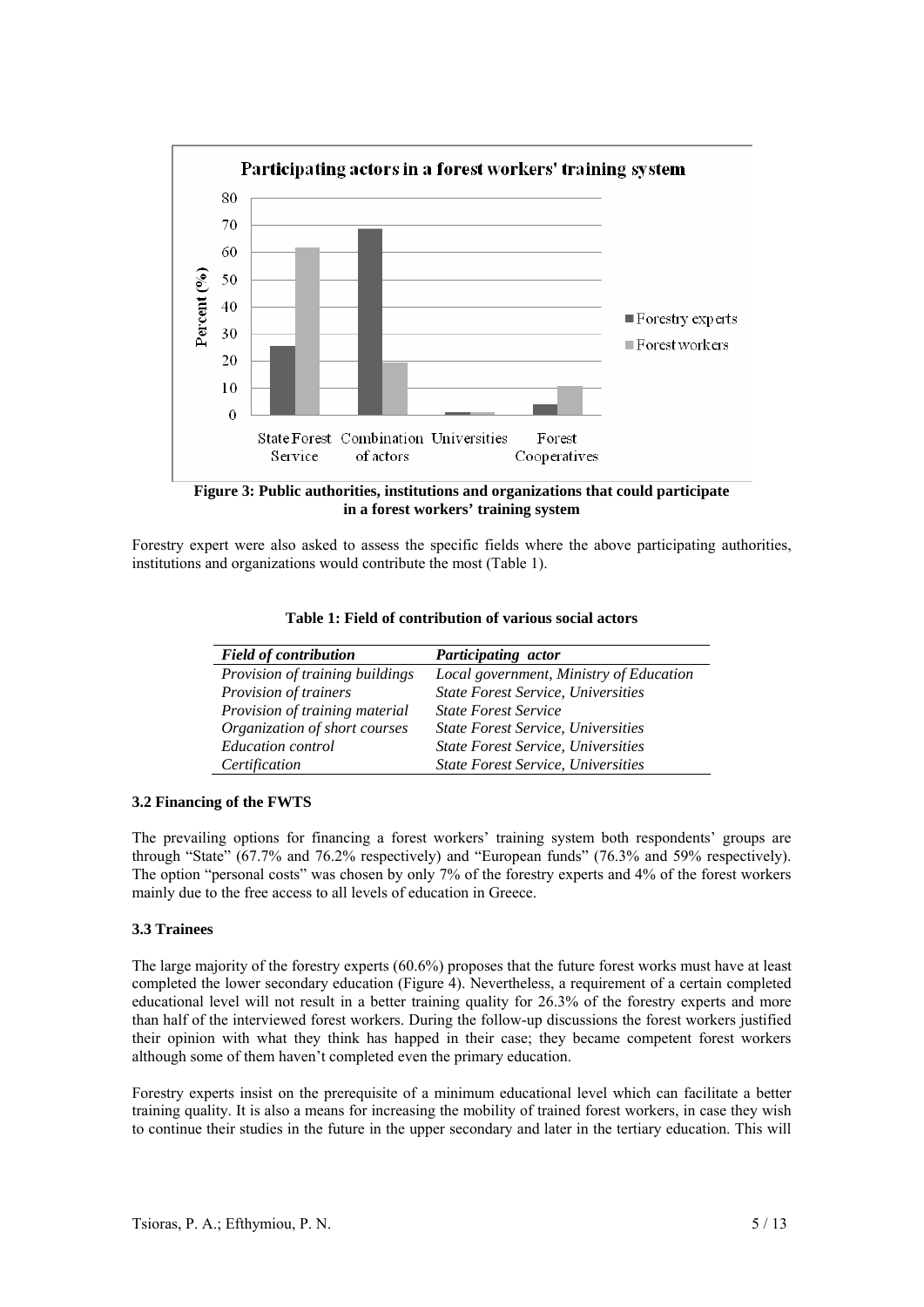be possible, if the training system is formed in such a way, that it will not block possible "career upgrades" (forest technician, forest engineer) in the future.



**Figure 4: Required level of completed education for the participation in a FWTS** 

Best age for both groups of interviewees for participating in a forest workers training course is between 16-20 years (60.6% and 72.7% respectively).

More than half (54.6%) of the forestry experts and 37.7% of the forest workers support the existence of an upper age limit. This age limit varies for the majority of forestry experts between 31 to 50 years, while 51.3% of the forest workers propose an upper age limit of 30 years old. Prevailing reasons for the existence of an age limit is the "difficulty of the forest professions" (55.3% and 75% respectively) and "learning difficulties" (34% and 16.7% respectively).

### **3.4 Training content**

Training distribution between practical and theoretical training is one of the most important considerations during the formation of vocational courses. The distribution "30%-70%" and "40%-60%" (theoretical put first) are the most popular among forestry experts, recognizing the need for a basic theoretical background (Figure 5). Forest workers propose "20%-80%" and "30%-70%", obviously because of their own way of learning – the on-the job experience where theoretical knowledge is embedded but not directly traceable. As they have stated during the personal discussions, participating theoretical classes would probably entail learning difficulties for them.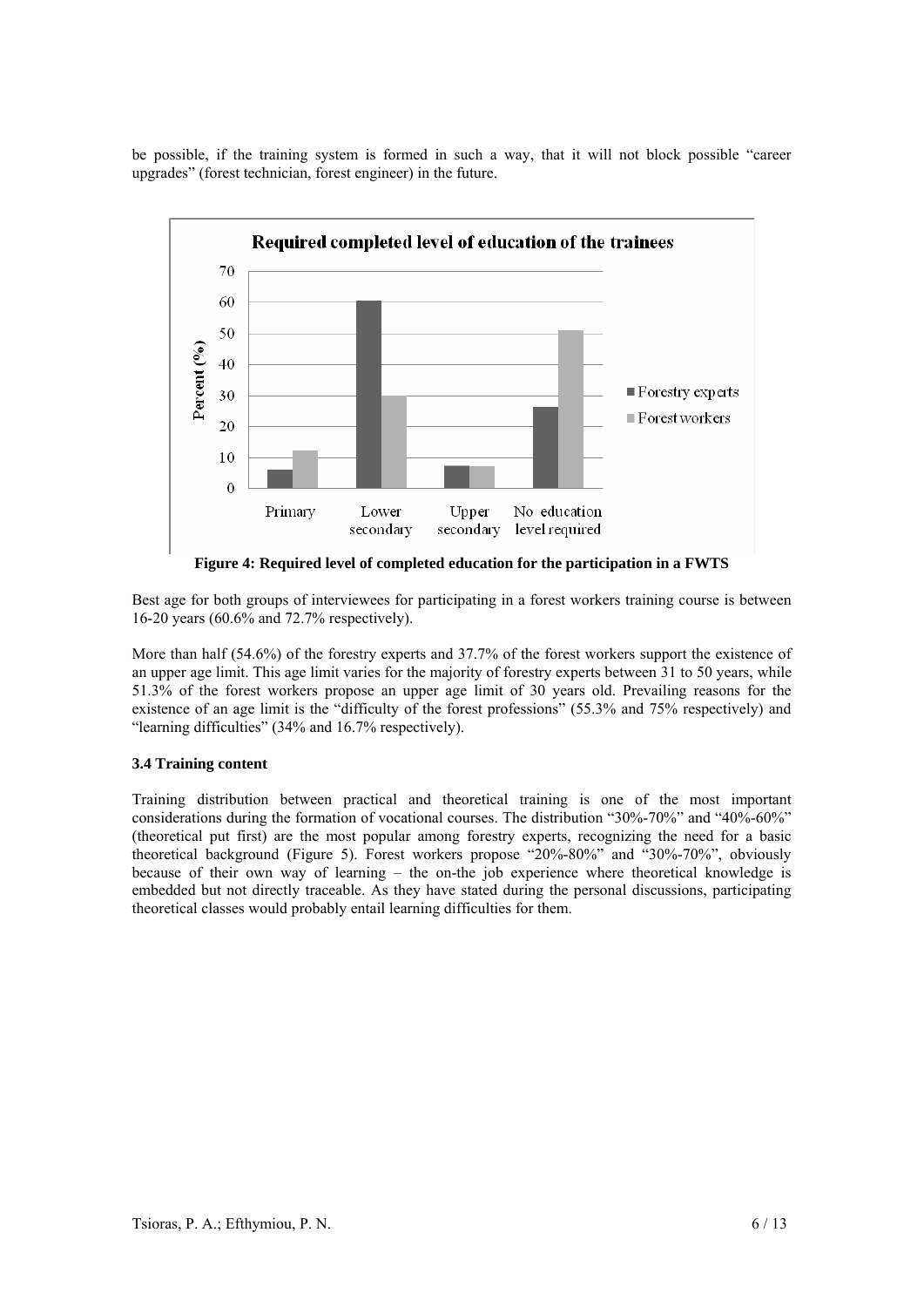

**Figure 5: Distribution between practical and theoretical training** 

Forestry experts were asked to assess the importance of various training subjects. The results are included in following table.

|                                                           | Mean rank<br><b>Forestry experts Forest workers</b> |       |  |
|-----------------------------------------------------------|-----------------------------------------------------|-------|--|
| <b>Subject</b>                                            |                                                     |       |  |
| Ergonomics                                                | 3.67                                                | 7.72  |  |
| Harvesting of forest products                             | 4.49                                                | 7.37  |  |
| Cultivating and tending of forests                        | 5.83                                                | 7.60  |  |
| Management of forest workers' cooperatives                | 6.85                                                | 7.88  |  |
| Combating of forest fires                                 | 6.87                                                | 7.04  |  |
| <i>Forest machinery</i>                                   | 7.05                                                | 7.50  |  |
| Reforestation                                             | 7.37                                                | 7.71  |  |
| Ecology                                                   | 9.86                                                | 11.46 |  |
| <i>Trading of forest products</i>                         | 10.01                                               | 8.15  |  |
| Forest works' techniques                                  | 10.11                                               | 9.16  |  |
| Building and maintaining of recreational facilities 10.18 |                                                     | 10.12 |  |
| Game management                                           | 10.80                                               | 10.92 |  |
| <b>Forest Law</b>                                         | 10.81                                               | 7.72  |  |
| Sociology                                                 | 11.90                                               | 10.91 |  |
| Use of computers                                          | 13.06                                               | 14.88 |  |
| Management basics                                         | 13.18                                               | 8.30  |  |
| Forest plant diseases                                     | 13.33                                               | 10.17 |  |
| Foreign language                                          | 15.62                                               | 16.40 |  |

### **Table 2: Importance of training subjects as assessed by the participants in the study**

Subjects directly related to production techniques and safety such as "Ergonomics", "Harvesting of forest products", "Cultivating and tending of forests", "Management of forest workers' cooperatives", "Forest Combating of forest fires", "Forest machinery" and "Reforestation" come first (Mean rank 3.67- 7.37). Subjects of more theoretical content will follow (Mean rank 9.86- 15.62).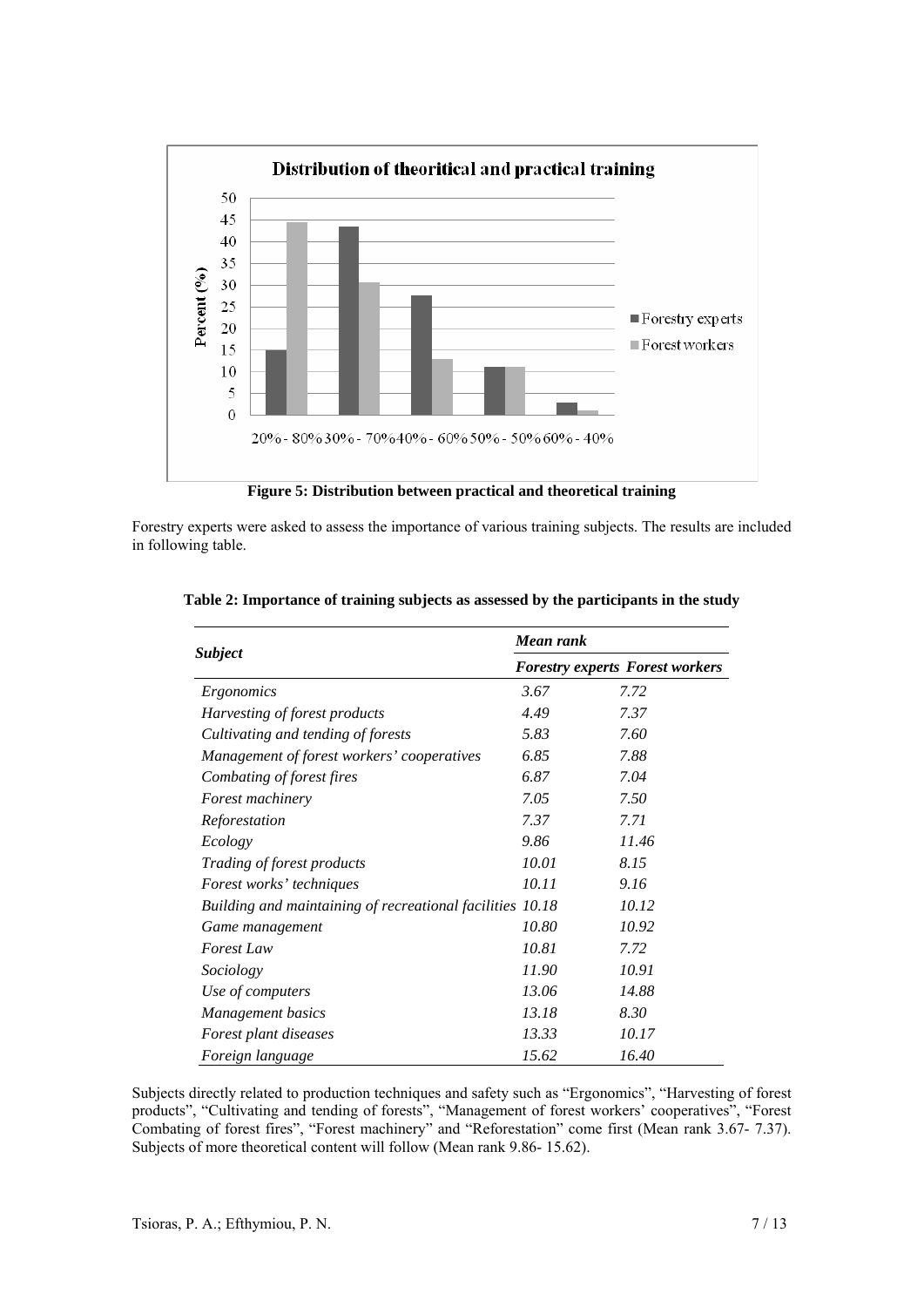The high frequency of forest fires in Greece has probably influenced the forest workers to choose it as the most important training subject. It is very important to the forest worker to be capable of controlling and extiquishing a fire, without risking his life. It should be noted, that the forest workers assessed as more important, than the forestry experts did, subjects not directly related to the "core" of the forest professions such as "Forest Law", and "Management basics").

### **3.5 Trainers in the FWTS**

Better qualified to be trainers are, according to the forestry experts are "Forest engineers" (85.86%). «Specialized forest engineers» (82.83%) and "Experienced forest workers" (75.76%). It should be noted that 7.07% of them proposes that medical doctors could teach the lesson of "First Aid". Forest workers agree with forestry experts and highly suggest experienced forest workers to become trainers of the practical training subjects. Forest technicians get the lower approval rate for becoming trainers in both participant groups.

Work experience is a valuable qualification for vocational training trainers. The combination of a sound theoretical background and of work experience is necessary, especially in teaching work techniques and safety practices for forest professions. The trainers of the FWTS should have an average minimum work experience of 7.2 years according to the forestry experts and of 5.8 years according to the forest workers. Both participant groups prefer trainers with work experience between "3-6 years" with 41.8% and 52.9% respectively.

Forestry experts were asked to propose training subjects of special importance, on which the future trainers would have to be further instructed. "Wood harvesting" and "Ergonomics" come first (70.7%), followed by "First aid" (63.6%), "Work techniques" and "Forest machinery" (55.6%) και "Forest nursing" (54.5%).

|                                                   | Percentage<br>( %) |  |
|---------------------------------------------------|--------------------|--|
| <b>Training subject</b>                           |                    |  |
| Harvesting of forest products                     | 70.7               |  |
| Ergonomics                                        | 70.7               |  |
| First aid                                         | 63.6               |  |
| Work techniques                                   | 55.6               |  |
| <i>Forest machinery</i>                           | 55.6               |  |
| Silviculture                                      | 54.5               |  |
| Forest works' techniques                          | 43.4               |  |
| Psychology                                        | 41.4               |  |
| Reforestation                                     | 39.4               |  |
| New developments in forestry                      | 39.4               |  |
| Forest fires                                      | 34.3               |  |
| <i>Didactics</i>                                  | 33.3               |  |
| Game management                                   | 29.3               |  |
| Building and maintaining of recreation facilities | 23.2               |  |
| Ecology                                           | 21.2               |  |
| <i>Forest plant diseases</i>                      | 16.2               |  |

### **Table 3: Need for further training of the trainers**

Interesting results can be derived as far as how helpful internet and multimedia technologies can be in a FWTS ( $\chi^2$  = 5.944, df = 4, p = 0.203). More than 69% of the forestry experts and 66% of the forest workers think that modern computer technologies can enhance the learning experience. Most of the interviewed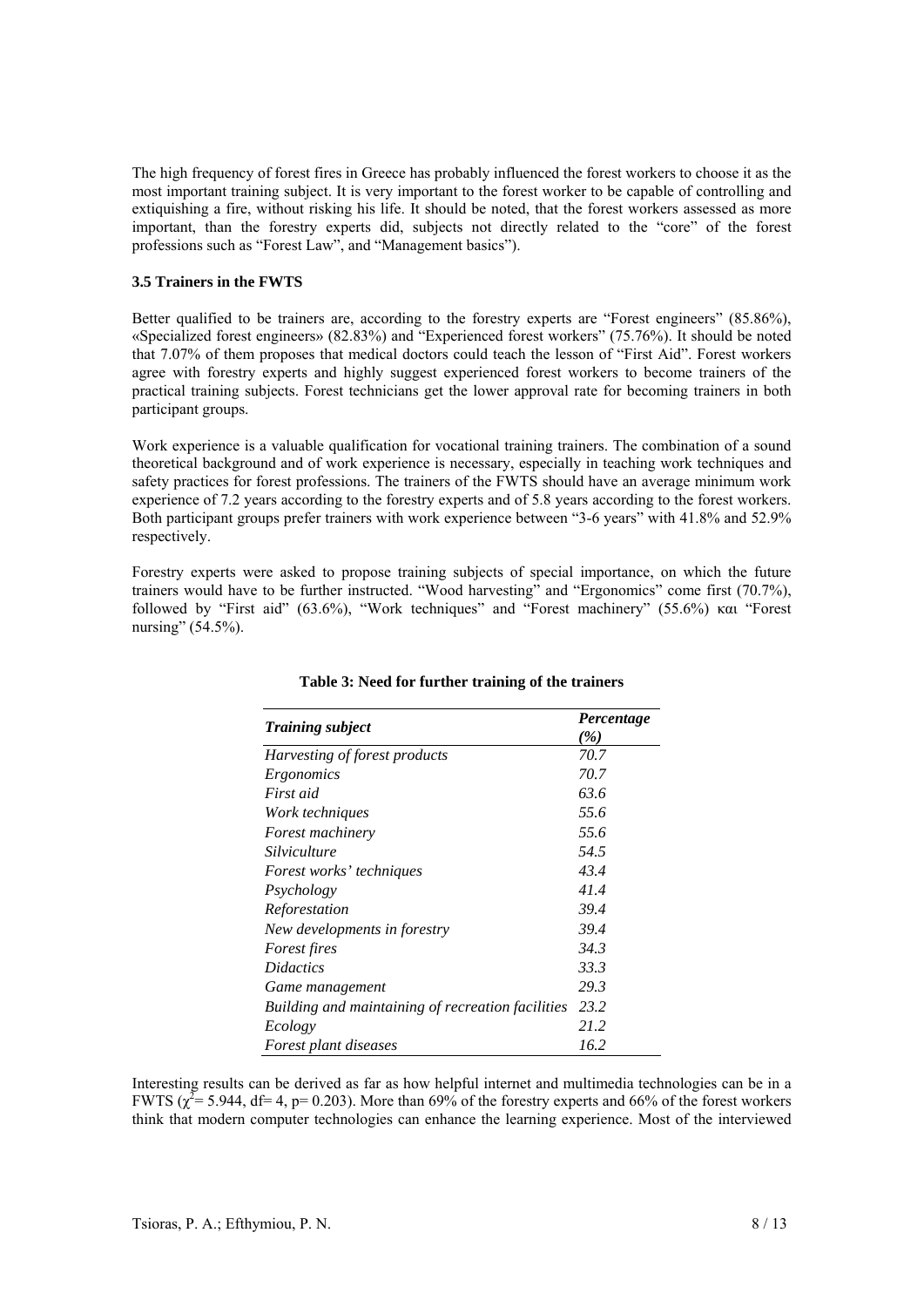

forest workers can not use a pc, however they favour the deployment of computers in class for various training purposes.

#### **3.6 Contribution of a forest workers' training system to Greek forestry**

Both forestry experts and forest workers seem convinced that contribution of a FWTS would be "very important"  $(\chi^2$ = 1.22, df=2, p= 0.543) (66.7% και 69.8% respectively) and "important" (28.3% and 22.6% respectively) to the Greek forestry (Fig 7). The need for introduction of vocational training is recognized as a means of improving the overall efficiency of the Greek forestry.



**Figure 7: Contribution of a FWTS to Greek forestry** 

Both forestry experts and forest workers believe that the existence of a well organized occupation of the professional forest worker can contribute to the keeping of the young people in rural mountainous areas. The help is depicted in the answers "very high" and "high" which sum up to 90.9% of the forestry experts' and 91.5% of the forest workers' answers.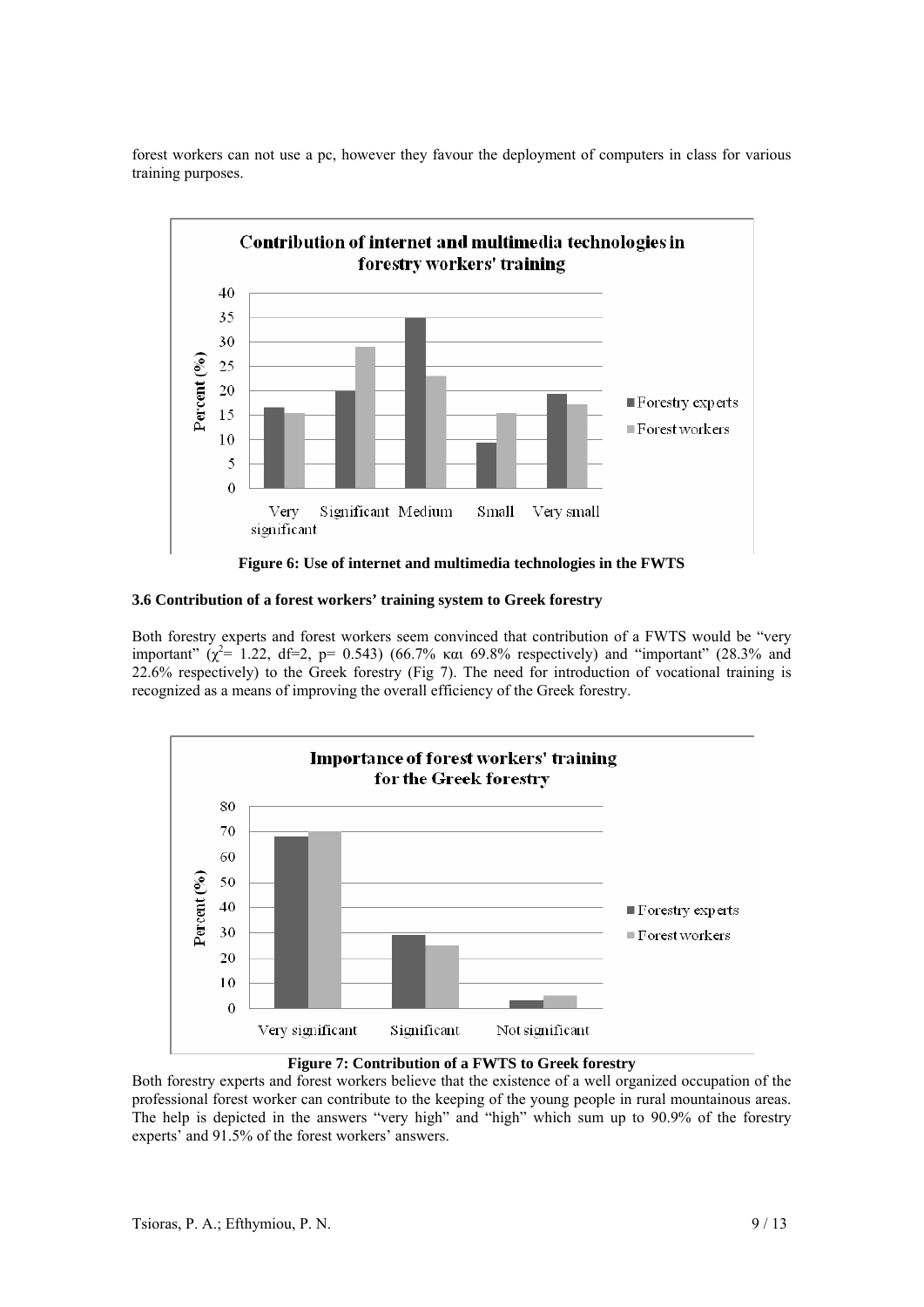The trained forest workers are expected to have better carrier opportunities as members of forest cooperatives and as forest contractors according to the forestry experts (Table 4). Forest workers also rank first the perspectives as members of forest cooperatives followed in small distance by "employed by the State Forest Service". At this point, employment by the State Forest Service represents the best working and wage conditions in the forest sector, combining steady income and social benefits.

|                                      | Rank mean                       |      |  |
|--------------------------------------|---------------------------------|------|--|
|                                      | Forestry experts Forest workers |      |  |
| Forest cooperatives members          | 3.44                            | 3.23 |  |
| Forest contractors                   | 2.96                            | 2.70 |  |
| Employed by the State Forest Service | 2.60                            | 3.08 |  |

There will be need for forest workers and forest machine operators according to 85.5% and 60.8% of the interviewed forestry experts (Table 5). Still less than 35% of them believe that the professions of supervisors, forest tractor operators will be needed in the future. According to the large majority of the forest workers, there will be need for all of the proposed forest professions in the future.

|                  | Forest jobs |                    |                |                  |
|------------------|-------------|--------------------|----------------|------------------|
|                  | Forest      | <b>Supervisors</b> | Forest tractor | Forest machinery |
|                  | workers     |                    | operators      | operator         |
| Forestry experts | 84.5%       | 34%                | 34%            | 60.8%            |
| Forest workers   | 74.2%       | 619%               | 74.3           | 71.4%            |

### **4. Discussion**

The overall analysis of the results indicates important findings regarding the organization of a forest workers' training system for in Greece. Different perceptions and attitudes are depicted in the answers of the respondents and basic guidelines for the future can be drawn. One of them is that the State Forest Service is expected to have a central role in the organization of a forest workers' training system.

The dual vocational training system, an apprenticeship system in which training alternates between school and practice in the enterprise, is regarded as the best solution for training forestry workforce. The distribution between theoretical and practical training is another important factor, because a sound theoretical background will facilitate better understanding of the ecological functions and work techniques. Except for subjects directly related to production techniques, safety and health during work other general subjects such as Management basics should be added. Although these subjects are not directly connected to the forest jobs, they provide general but necessary knowledge. Another interesting finding is that both groups of participants propose the use of multimedia and internet technologies as a means of enhancing the training experience.

Trainers of the theoretical subjects can become forest engineers or specialized forest engineers, while experienced forest workers can teach the practical part. However, all trainers should have a work experience minimum of approximately six years. Prior to teaching all trainers must attend technical and didactics courses, which will facilitate a better training quality on their behalf.

An average deficit of 21.1% is identified in the quantity of the programmed forest works per prefecture in Greece (Tsioras 2004). This deficit underlines the need for more forest workers in order to carry out the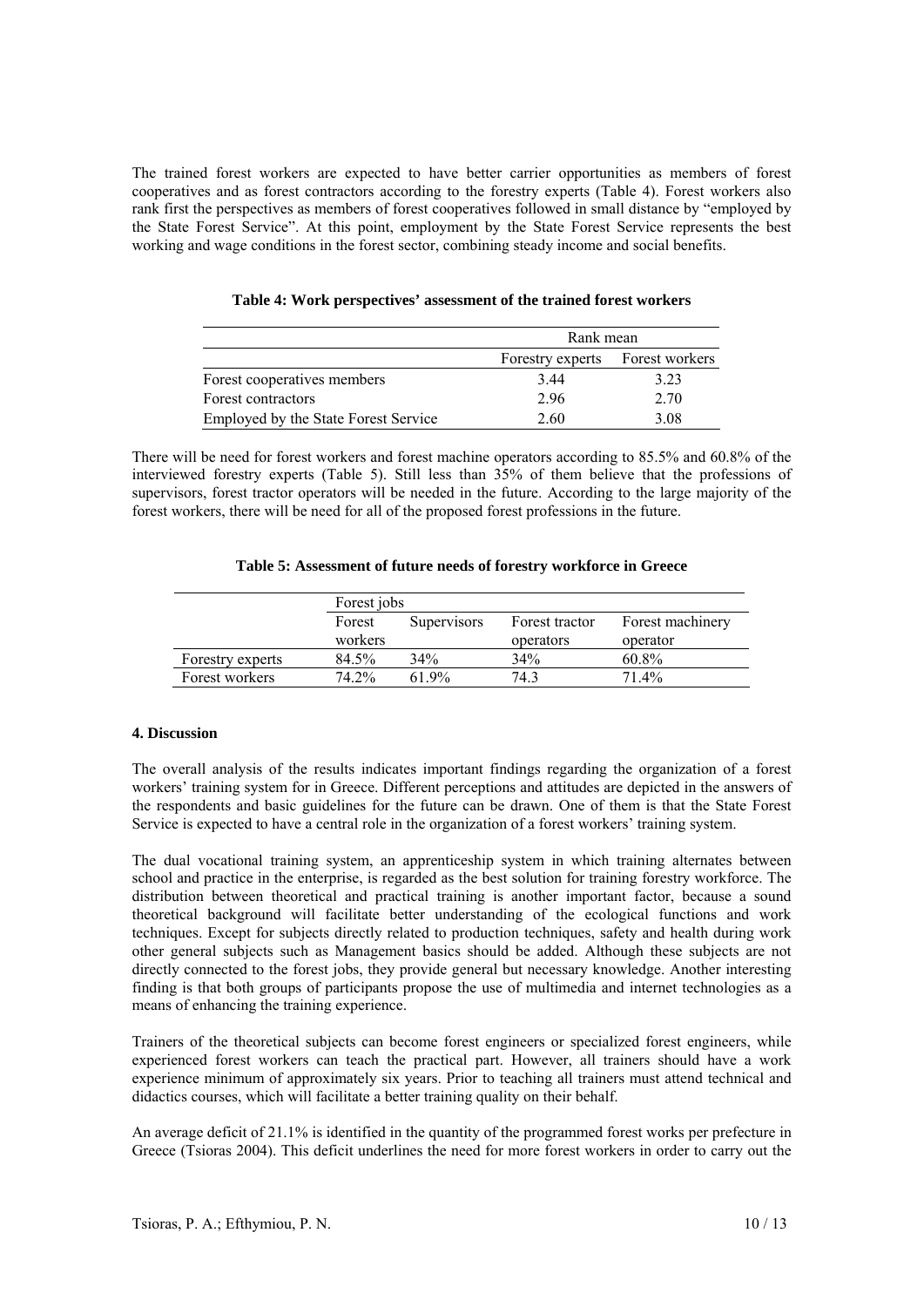annual forest management plans. According to the large majority of respondents, trained forest workers will be needed in the future. However, there is a lot of space for improvement in the sector of Greek forest operations, because the forest workers don't have certified qualifications but rely on their on-thejob experience. Such knowledge may be unsystematic and haphazard, but can be supplemented through systematic adult training (Vik 1998). Today, formal vocational training is regarded as a basic precondition for every modern forestry. A very important finding of this study is that more than 90% of the study participants perceive the introduction of a forest workers' training system (FWTS) as very important for the forest operations' sector.

A forest workers' training system, must be accompanied by a certification system for the vocational qualifications of the forest workforce. The disqualification of forest workers who fail to certify their vocational qualifications will facilitate improvements in terms of productivity, quality of work and occupational safety and health. The interviewed forest workers react very positive to such a development, regarding it as a means to safeguard their current jobs.

Changes must also take place at legislation level. The introduction of new institutions, such as of the trained forestry worker, along with stricter control of the forest workers cooperatives are necessary measures for the rationalization of the Greek forest operations. The disqualification of inactive forest workers from their cooperatives is another measure in the same direction (Karameris 1981). Furthermore, stricter control can avert forest contractors from employing economic immigrants as forest workers who don't belong to a certain forest cooperative. As long as the present situation remains unchanged the perspectives for the Greek forest workers will remain poor.

Forestry professions traditionally functioned as the major source of income for the mountainous populations but the situation has changed during the last years. Responsible for this change are mainly socio-economical reasons such as the declining income and attractiveness of the forest professions. According to official data, mountain areas of Greece are populated by only 14.2% of the population (National Statistics Service of Greece 2001). However, Slee and Wiersum (2001) note that forestry can contribute towards rural development by either improving or innovating production processes, or by providing an ecological infrastructure for an attractive rural landscape. Therefore, it is imperative to maintain the existing number of forest workers, considering the fact that timber-related employment exerts a powerful multiplier effect (Theophile 1996). Efthymiou (2001) has estimated that a work volume of 12 hours per hectare of forest area in Greece could provide employment to 50,000-52,000 professional forest workers, who would be working 200 days per year. Such a development would imply a significant increase of rural employment in this mountainous country.

The job perspectives of the trained forest workers are expected to be better than today and especially the members of forest cooperatives. Nevertheless, the forest cooperatives which will consist of trained forest workers will have very little in common with the current ones; the introduction of vocational training and certification will establish a higher level of professionalism in Greek forest operations. Today, lack of professionalism can easily be identified, as the majority of the forest cooperatives are not well organized and refuse the undertaking of thinning operations (Efthymiou 1992). In addition, lack of information on new trends, equipment and developments further worsen the situation. Much inefficiency in terms of organisation and management of forest cooperatives could be mainly attributed to the lack of vocational training (Efthymiou 1992b, Tsioras 2004).

### **5. Conclusions**

The findings clearly underline the need for introduction of a FWTS adapted to the special characteristics of the Greek forestry. There is urgent need for a well trained certified forest workforce which can successfully cope with the needs and requirements of a modern, sustainable forestry of multiple functions. The combination of new legislation, certification of vocational qualifications and real professionalism on behalf of the forest cooperatives can guarantee better job perspectives for the Greek forest workers.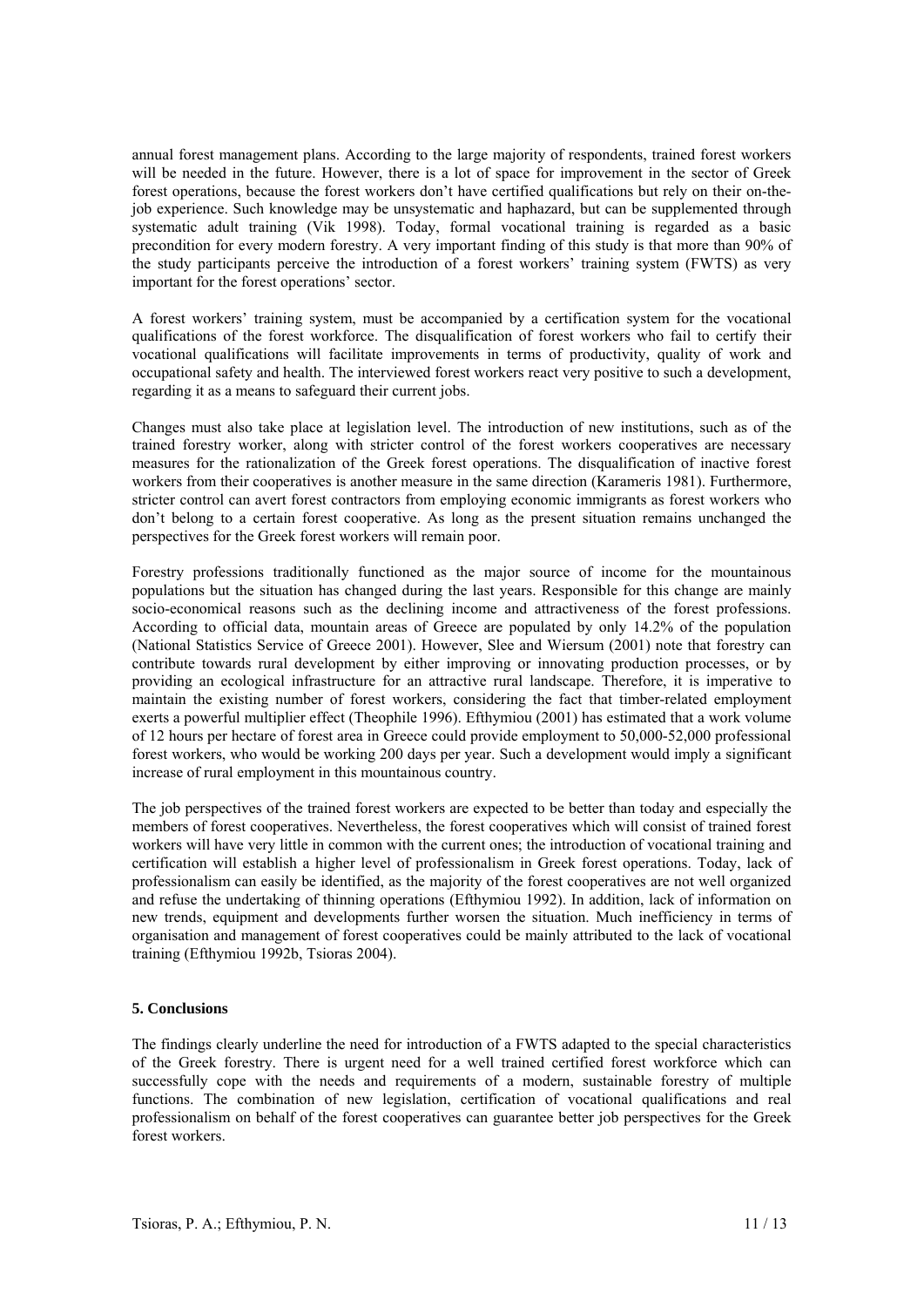#### **6. References**

Axelsson, S.-Å., 1998. The mechanisation of logging operations in Sweden and its effect on occupational safety and health. International Journal of Forest Engineering 9(2): 25-31.

BUS/BUWAL 2003. Wald und Holz - Jahrbuch 2003. Bundesamt für Statistik/BUWAL, Eidg. Forstdirektion.

Efthymiou, P.N. 1992. National status report of Greece. In: Kofman, P.D. (Ed) Final report of the concerted action: Rationalization of harvesting operations. CEC contract: MA2B-CT91-0037, Danish Forest and Landscape Research Institute. 167 p.

Efthymiou, P.N. 1992. Lack of infrastructure leads to underdevelopment of forest works. Proceedings of the 5th Panhellenic Congress of the Hellenic Foresty Society, held in Kalamata 4-6/3/1992, pp 262-270. (In Greek).

Efthymiou, P.N. 2001. Forest protection and forest work. Proceedings of the scientific workshop Forest growth and protection - Forest work held in Thessaloniki on 01.02.2001. Ministry of Agriculture and FRI-NAGREF. pp.57-71

Efthymiou, P.N. and Th. Karabatzakis 1992. Evaluation of the wood harvesting and trading system by the forest workers' cooperatives according to Presidential Decree 126/86. Proceedings of the  $5<sup>th</sup>$ Panhellenic Congress of the Hellenic Foresty Society, held in Kalamata 4-6/3/1992, pp 262-270. (In Greek).

Gröger, V. and Lewark S., 2002. Der arbeitende Mensch im Wald – eine ständige Herausforderung für die Arbeitswissenschaft. Schriftenreihe der Bundesanstalt für Arbeitsschutz und Arbeitsmedizin Dortmund/Berlin/Dresden. p.174

Jacob, J., Huber, M., Wirz, R., Huerle, P.R., Lewark, S. 1994. Warum wechseln Waldarbeiter ihren Beruf? Allg. Forst-und Jagdztg 165(1):1-6.

ILO 2007. Human resources development recommendation, 1975. http://www.ilo.org/public/english/employment/skills/hrdr/instr/r\_150.htm [Accessed 23-03-2007].

Karameris, A. 1981. The socio-economical position of the forest cooperatives in mountainous areas of West Thessaly. Scientific annals of the Department of Forestry and Natural Environment 24 (2): 95-136.

National Statistical Service of Greece, 2003 Information retrieved from the website www.statistics.gr.

Salminen, S., Klen T. and Ojanen, K. 1999. Risk taking and accident frequency among Finnish forest workers. Safety Science 33(3):143-153.

Poschen, P. 1993. Forestry, a safe and healthy profession? Unasylva 172 (44): 3-12. FAO, Rome.

Poschen, P. 1997. Forestry and employment – much more than meets the eye. Proceedings of the World Forestry Congress held in Antalya. www.fao.org/forestry/docrep/wfcxi/publi/V4/T20E/1.HTM [Accessed 12-04-2007].

Sakkas, G. 1980. The Greek workforce and the employment in the forest sector. The Forest (87):25-33 (In Greek).